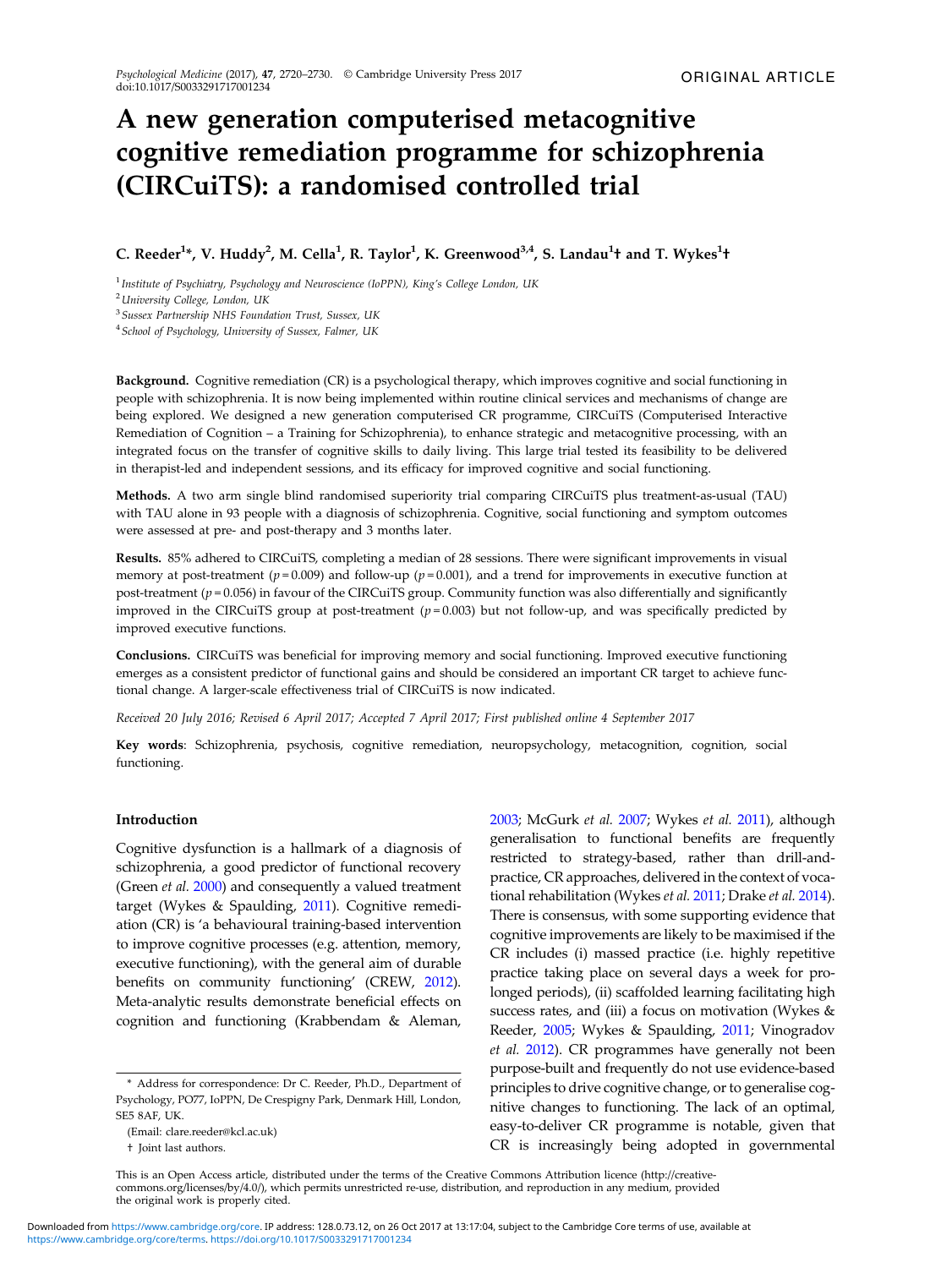guidelines (SIGN, [2013\)](#page-9-0) and routine clinical practice (New York State Office of Mental Health, [2010\)](#page-10-0).

Our group has developed a new generation, computerised metacognitive CR programme, CIRCuiTS [Computerised Interactive Remediation of Cognition – a Training for Schizophrenia (Reeder & Wykes, [2010](#page-9-0))], fit for widespread clinical dissemination, which uses evidence-based cognitive training principles, and targets functioning directly. Its focus on developing metacognition [i.e. thinking about thinking (Flavell, [1979](#page-9-0))] is underpinned by a model that suggests that the transfer of cognitive skills to daily activities depends on metacognitive knowledge and metacognitive regulation, or the ability to effectively understand and manage one's own cognitive processes (Wykes & Reeder, [2005](#page-10-0)). This entails a strategy-based approach, which is supported by studies showing that changes in executive function (i.e. metacognitive regulation) better predict functional change in schizophenia than changes in other cognitive processes such as memory (Reeder et al. [2006](#page-9-0), [2014](#page-9-0); Eack et al. [2009](#page-9-0); Wykes et al. [2012](#page-10-0)).

CIRCuiTS was designed for people with a schizophrenia diagnosis and developed with service user and therapist involvement. It is delivered by a therapist, supplemented by independent sessions. It is highly acceptable to service users and clinicians (Reeder et al. [2015\)](#page-9-0). An independent randomised controlled trial comparing CIRCuiTS plus Cognitive Behavioural Therapy for psychosis (CBTp) with social contact plus CBTp (Drake et al. [2014](#page-9-0)) showed that CIRCuiTS participants achieved the same symptom improvements with significantly fewer CBTp sessions and signficantly greater insight and executive improvements.

The current randomised controlled trial (RCT) compares CIRCuiTS plus treatment-as-usual (TAU) with TAU alone in people with schizophrenia. Our objectives were to assess (i) the feasibility of delivering CIRCuiTS with therapist-led sessions supplemented by independent working; and (ii) the efficacy of CIRCuiTS for improved cognition and social functioning.

## Method

Ethical permission reference number 08/H0807/26.

#### Design

A two arm randomised superiority trial comparing CIRCuiTS plus TAU with TAU alone. Outcomes were measured at week 0 pre-randomisation (baseline), week 12 (post-treatment) and week 26 (follow-up).

#### **Participants**

Inclusion criteria were (i) DSM-IV diagnosis of schizophrenia or schizo-affective disorder, (ii) at least 1 year's contact with mental health services, (iii) 17–65 years, and (iv) performance more than one S.D. below the normative mean in working memory [digit span (Wechsler, [1993\)](#page-10-0)] and/or cognitive flexibility [Wisconsin Card Sorting Test (WCST) (Heaton et al. [1993\)](#page-9-0) or Hayling Sentence Completion Test (Burgess & Shallice, [1997](#page-9-0))]. The protocol criterion of poor social function was interpreted as not being in paid employment, receiving financial benefits for disability, or not living independently, due to difficulties in finding an informant for the pre-specified questionnaire. This criterion was included since social functioning is a target of the intervention and a secondary outcome. Therefore, participants needed to show room for improvement in this respect. Exclusion criteria were (i) plans to change medication during the study, (ii) substance dependence or (iii) evidence of an organic cause to cognitive difficulties.

Participants were recruited across the UK South London and Maudsley Mental Health National Health Service (NHS) Foundation Trust. Following an explanation of the study, written informed consent was obtained from all participants.

#### **Interventions**

#### Treatment-as-usual

Routine psychiatric care provided within the UK National Health Service, which may have taken place within community, inpatient or rehabilitation settings. In all settings, this is likely to include individualised multi-disciplinary contacts such as medication review and monitoring by a psychiatrist, regular meetings with a mental health nurse for support, and less frequently, psychological or occupational therapy, residential support with self-care, and attendance at day centres or rehabilitation programmes.

# CR programme [CIRCuiTS (Reeder & Wykes, [2010](#page-9-0); Reeder et al. [2015](#page-9-0))]

CIRCuiTS is a web-based computerised CR therapy, delivered by a therapist but supplemented with independent sessions to facilitate massed practice. It targets metacognition, particularly strategy use, in addition to providing massed practice of basic cognitive functions. The therapist facilitates motivation, metacognitive and strategy development and generalisation of learning by encouraging the participant to learn about and regulate their cognitive performance and to transfer this learning to meet real-world goals. Therapists provide additional scaffolding for CR tasks to ensure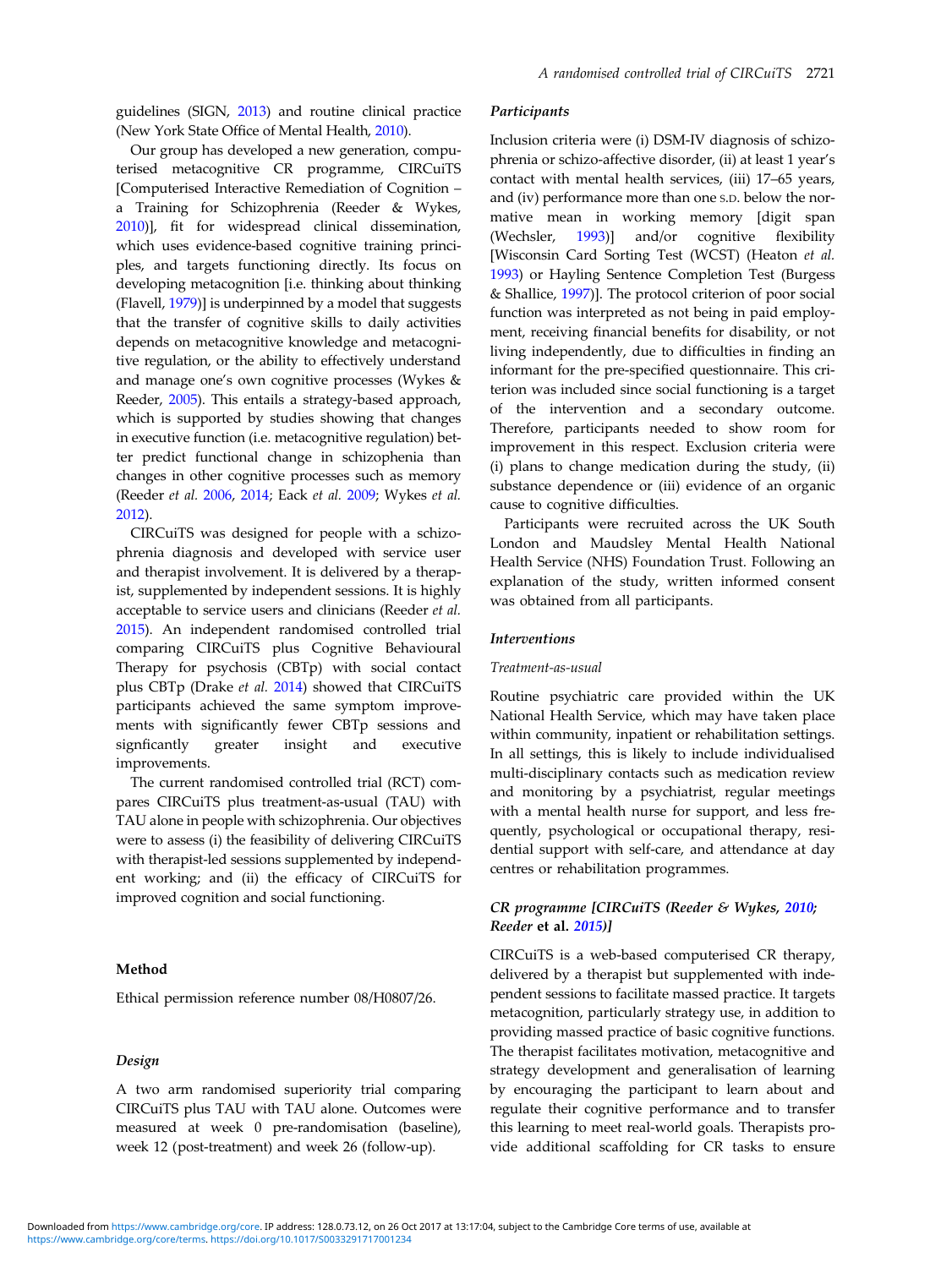consistent successful performance. Independent sessions involve carrying out cognitive tasks allocated by the therapist to ensure scaffolded learning.

Real-world cognitive goals are set collaboratively, and then CIRCuiTS tasks are used to identify cognitive strengths and difficulties and factors affecting cognitive performance. The primary cognitive targets are attention, memory and executive functioning and repetitive tasks gradually increase in difficulty in line with individual highly successful performance. Participants develop a set of personalised strategies to improve their cognitive performance, and achieve their goals.

The CR tasks are either 'abstract' (neutral content, such as numbers, and designed to target specific cognitive functions) or 'exercises' (cognitively complex and ecologically valid) associated with work, social situations, cooking, shopping and travelling. (Please see the online Supplementary material 1 for some examples). Therapists encourage participants to apply the skills learnt to daily life and to practice in vivo, in order to achieve their real-world goals. Thus, functional outcomes are directly targeted by the therapy.

## Rate of delivery

CIRCuiTS was offered at least three times a week (maximum 12 weeks), up to 40 sessions lasting up to an hour. Where possible, according to participants' ability and choice, therapists encouraged them to carry out additional independent sessions (please see online Supplementary material 1 for further information).

# Therapists and therapy fidelity

Therapists were supervised, trained graduate psychologists. A high degree of fidelity is ensured using computerised delivery but audio-recordings of three sessions (from start, middle and end of therapy) for all participants who consented to recordings  $(n = 28)$ sessions) were also rated using a modified CRT Fidelity Scale (Stenmark, [2006](#page-10-0)) (see online Supplementary materials 2).

#### Outcome measures

Participants were reimbursed £5 per hour for assessments.

#### Baseline assessments

Socio-demographic and clinical variables collated from participants, case notes and mental health workers.

Estimated premorbid full scale IQ: Wechsler Test of Adult Reading (Wechsler, [2001\)](#page-10-0).

Estimated current IQ [pro-rated (Silverstein, [1982\)](#page-9-0)]: Vocabulary and Block Design from the Wechsler Adult Intelligence Scale – Third Edition – UK [WAIS-III-UK (Wechsler, [1993](#page-10-0))].

Symptoms: Positive and Negative Syndrome Scale (Kay et al. [1987](#page-9-0)) (PANSS) (total score). A 30-item clinical interview to assess symptom severity for schizophrenia, administered by trained graduate psychologists achieving high inter-rater reliability to an expert trainer. Positive, negative, disorganised, excited and depressed subscales were used (Wallwork et al. [2012\)](#page-10-0).

#### Primary outcomes

The primary point of interest was 12 weeks (post-therapy).

Verbal working memory: Digit Span [WAIS-III-UK (Wechsler, [1993\)](#page-10-0)], a working memory task: total raw score (high scores – good performance).

Visual memory: Rey Osterreith Complex Figure (ROCF) (Rey, [1941](#page-9-0); Osterreith, [1944](#page-9-0)), a visual memory test: immediate recall raw score (high scores – good performance).

Verbal executive function: Hayling Sentence Completion test (Burgess & Shallice, [1997\)](#page-9-0), measuring response inhibition: total scaled score (high scores – good performance).

Visual executive function: WCST (Heaton et al. [1993](#page-9-0)), testing abstraction and cognitive flexibility: percentage errors raw score (high scores – poor performance).

#### Secondary outcomes

Community functioning: Time Use Survey [UK 2000 Time Use Survey (Short, [2006](#page-9-0))]. A semi-structured interview recording participants' time use, selected to capture widely disparate clinically meaningful increases in functional activity. Key outcome: total hours per week over the past month spent in employment, education, voluntary work, voluntary and structured leisure activities, housework and chores, childcare, sports and hobbies.

Symptoms: PANSS: positive, negative and disorganised symptom subscales (high scores – high symptom levels).

#### Sample size

Following the most recent meta-analysis (Wykes et al. [2011\)](#page-10-0), the planned sample size was revised to 44 per group allowing detection of an effect size of 0.6 or larger at post-treatment with 80% power using an independent samples  $t$  test at the  $5\%$  significance level. Assuming a drop out rate of 10%, 49 participants per group were needed.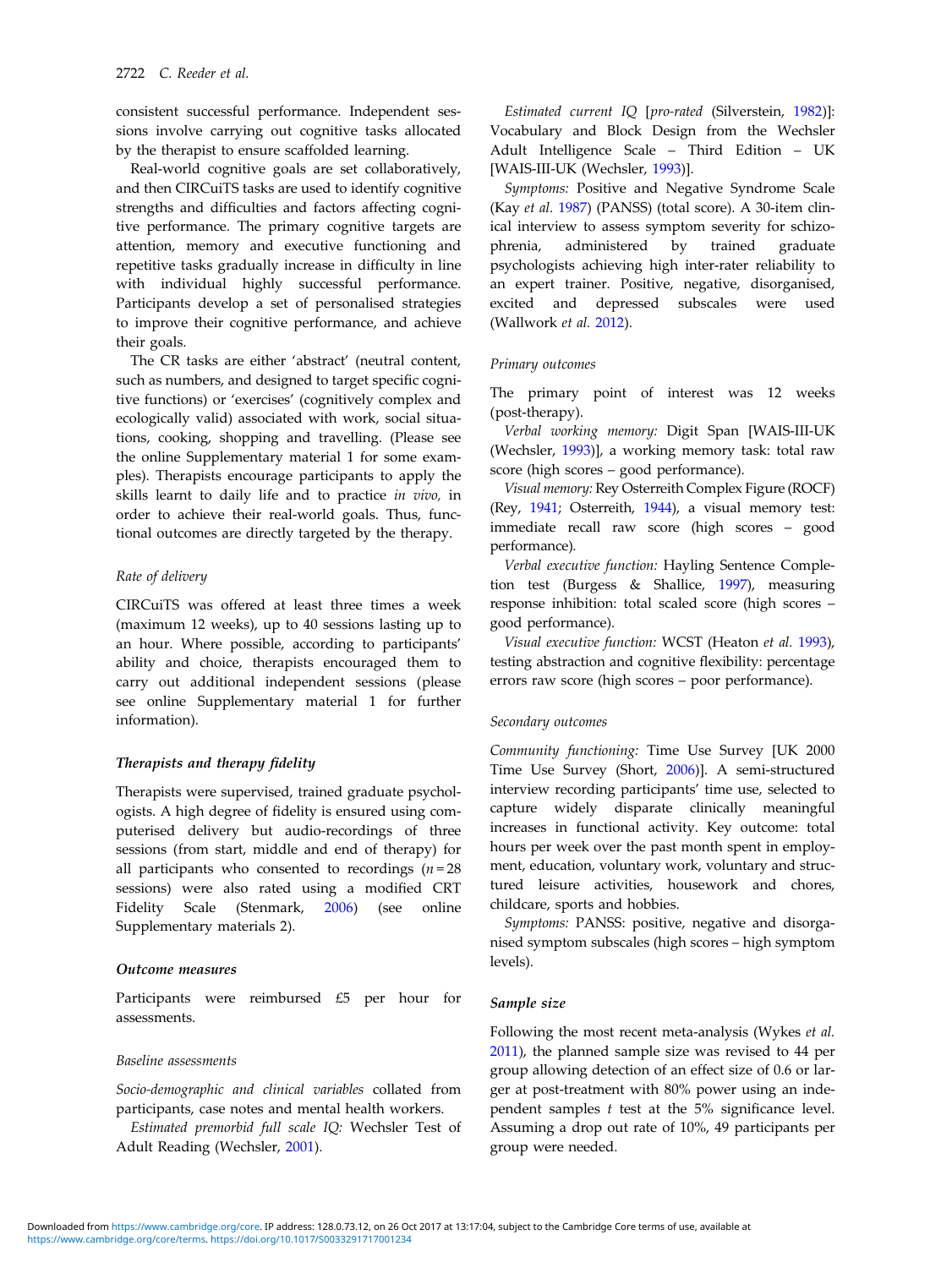#### Randomisation and blinding

Following the initial assessment, consecutive referrals of participants meeting inclusion criteria were allocated (1:1) to CIRCuiTS plus TAU or TAU using an online system, independently set up by the Clinical Trials Unit, KCL. A minimisation algorithm was used to ensure balance in terms of the gender and age group (above and below 40 years) stratifiers.

Graduate psychologists blind to group assignment conducted all assessments. All the analyses not requiring group identification were carried out blind to allocation.

#### Statistical analyses

#### Therapy feasibility analyses (conducted by CR)

These summarised therapy adherence (number and length of completed sessions, including independent sessions) for all CIRCuiTS participants. We judged 20 sessions a priori to constitute a minimum therapy course. Therapy completers and non-completers and those who did and did not complete independent sessions were compared on age, current IQ, five symptom dimensions and the primary cognitive outcomes at baseline using t tests or Mann–Whitney U tests.

#### Primary and secondary outcome group comparisons

Formal analyses were carried out on an intentionto-treat basis by SL to evaluate the efficacy of CIRCuiTS in terms of primary and secondary outcomes at 12 and 26 weeks.

Linear mixed models fitted by maximum likelihood (ML) simultaneously modelled the 12 and 26 week data. The models were parameterised to provide separate group effect estimates at 12 and 26 weeks (see [Table 3\)](#page-7-0) and effect estimates standardised by dividing by respective baseline S.D.s. Models include (fixed) effects of time, trial arm and a group × time interaction. Models always include randomisation stratifiers and baseline values of the variable under investigation as a covariate to increase power. They further conditioned on variables that were found to predict attrition to make more realistic assumptions regarding the missing data mechanism. (The resulting ML estimates are valid under the missing at random assumption). To detect such variables empirically a logistic regression was conducted with the dependent variable 'missingness of the primary outcome variables at 26 weeks'. This used a forward selection approach (inclusion threshold 10%) to test whether any of: PANSS five factor scores, ethnic group, employment status, estimated premorbid and current IQ, or baseline chlorpromazine equivalent, predicted missingness, in addition to age and gender. PANSS excited scores and premorbid IQ were found to be predictive and hence included as covariates in all analysis models. Finally linear mixed models contained a randomly varying intercept at the level of the participant to account for correlation between the two repeated measures.

#### Exploratory mechanism analyses

Therapy characteristics were correlated with change in each of the four primary cognitive outcomes and community functioning over 12 weeks for CRT completers: (i) total number of sessions completed, (ii) mean number of tasks completed per session, (iii) mean number of strategies, rated with high usefulness, used per session, and (iv) whether or not independent sessions were completed.

To explore whether change in any of the cognitive variables singly partially mediated the effect of CIRCuiTS on the functioning outcome we followed a Baron–Kenny approach (Baron & Kenny, [1986](#page-9-0); MacKinnon & Valente, [2014](#page-9-0)). We adjusted mediator and outcome models for covariates identified in the efficacy analyses.

#### Results

In total 93 people were randomised between 24th May 2010 and 29th May 2012. The final follow-up assessment was on 26th November 2012 (see [Fig. 1\)](#page-4-0).

#### Participant characteristics

Randomisation was successful in balancing the trial arms with regard to baseline variables (see [Table 1](#page-5-0)).

Only four participants were completely lost to follow-up (i.e. 4.3% at both 12 and 26 week assessment time points, [Fig. 1\)](#page-4-0). 17 participants had a missing value for at least one of the four primary outcome variables at 26 weeks (18.3%).

#### CIRCuiTS feasibility

Of the seven (15%) non-completers, six completed only one or two sessions, and one completed 16 sessions. For all CIRCuiTS participants, the median number of sessions completed was 25.5 (range 1–41). Amongst completers, the median was 27.5 (20–41), the mean session length was 45.5 min (S.D. 10.2), a mean of 4.8 (S.D. 1.6) tasks per session were completed and a mean of 7.1 (S.D. 4.2) useful strategies used per session.

Nine people (20%) completed at least one independent session (median 6, 1–10). Participants who completed independent sessions completed a similar number of sessions overall (median 27.5, 20–41) to those who did not complete independent sessions (median 27.0, 20–40). The only significant difference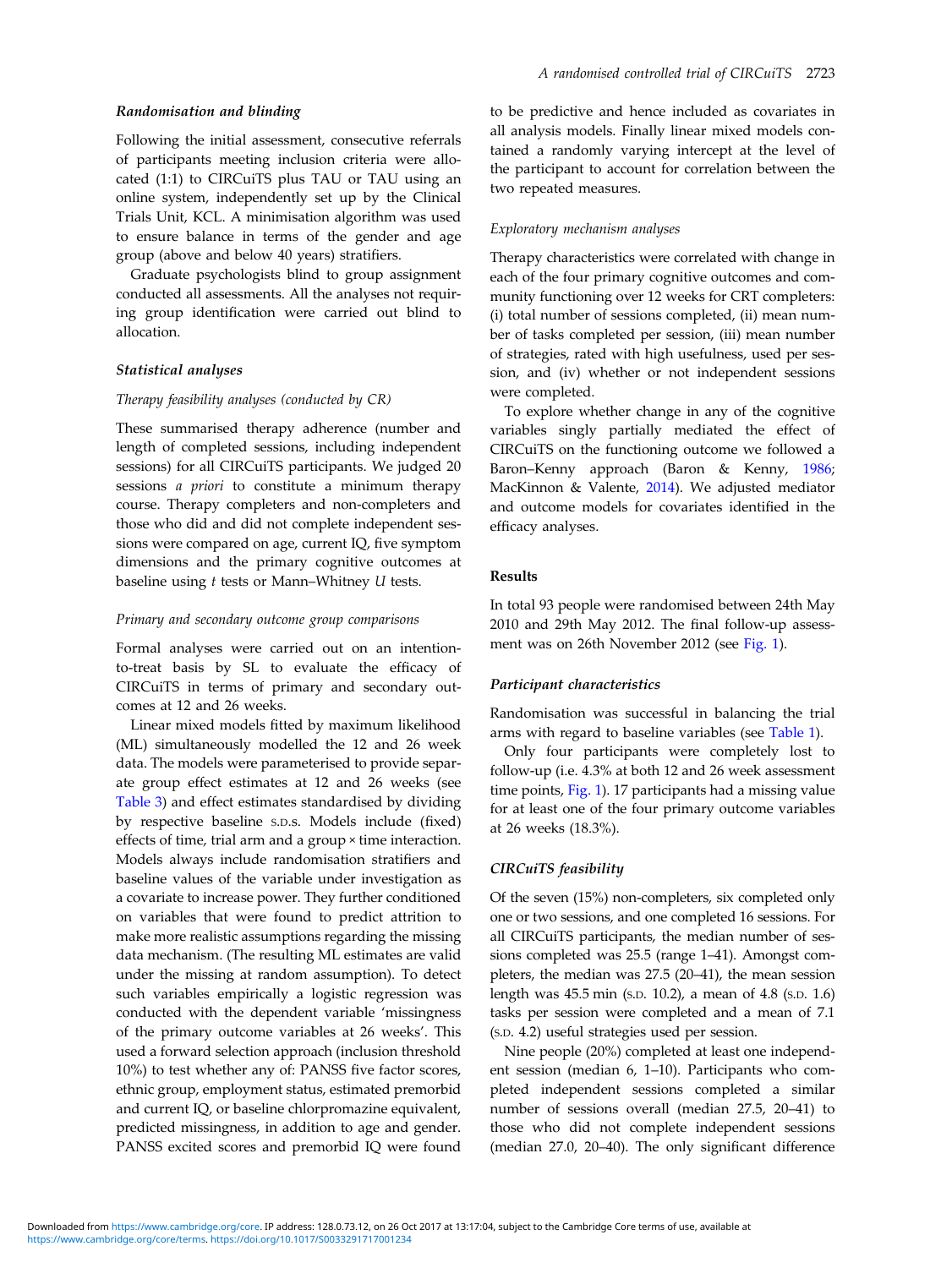<span id="page-4-0"></span>

Fig. 1. Consort diagram.

 $(t=2.8, df=39.6, p=0.007)$ , with little clinical importance, between those completing independent sessions and those who did not, was on the PANSS excited score: independent sessions mean = 5.68, S.D. = 2.2; no independent sessions mean = 4.44, S.D. = 0.73).

Five therapists conducted the CRT with three seeing fewer than 10 patients. The majority of rated sessions (18 sessions – 64.2%) were scored 7/7 on the modified CRT Fidelity Scale and the lowest score (only three sessions – 10.7%) was 5/7.

# Does CIRCuiTS lead to improved cognitive and functioning outcomes?

Table S1 (please see online Supplementary material 3) summarises observed primary and secondary outcomes.

[Table 2](#page-6-0) shows the results of the formal statistical analyses. Since we had four primary outcomes, the significance level was adjusted  $(\alpha = 0.05/4 = 0.0125)$ . We found significant improvements for immediate visual memory at post-treatment  $(p=0.009)$  and at follow-up ( $p = 0.001$ ), and a trend for improvement in non-verbal executive functioning at post-treatment (p = 0.056), in favour of CIRCuiTS. The secondary outcome analyses demonstrated that CIRCuiTS participants spent significantly more time in structured activities at post-treatment  $(p=0.003)$ . There was also some evidence  $(p=0.049)$  that PANSS positive symptoms were lower in the CIRCuiTS arm at post-treatment.

# Are aspects of therapy associated with cognitive and functional outcomes?

More completed sessions were associated with greater non-verbal executive improvement  $(r = -0.31)$  at 12 weeks and a larger benefit for structured activity  $(r =$ 0.22). Improvement in visual memory was associated with more tasks completed and a higher number of useful strategies  $(r = 0.39$  and  $r = 0.24$  respectively). Completion of independent sessions was not associated with any outcome.

#### Does cognition mediate the CR effect on functioning?

The exploratory mediation analyses are summarised in [Table 3](#page-7-0). Change in only one of the four primary cognitive outcomes, the WCST, showed a significant association with increased time in structured activities at 12 weeks (estimated standardised regression coefficient −0.28, 95% CI from −0.51 to −0.06). Approximately 20% of the increase in (ln-)structured time in the CIRCuiTS arm was mediated by a reduction in WCST errors.

#### Discussion

# CIRCuITS feasibility

This study demonstrates that CIRCuiTS, a new generation computerised metacognitive CR programme, is feasible for people with a schizophrenia diagnosis with cognitive impairment. 85% of participants offered CIRCuiTS attended at least 20 sessions within 12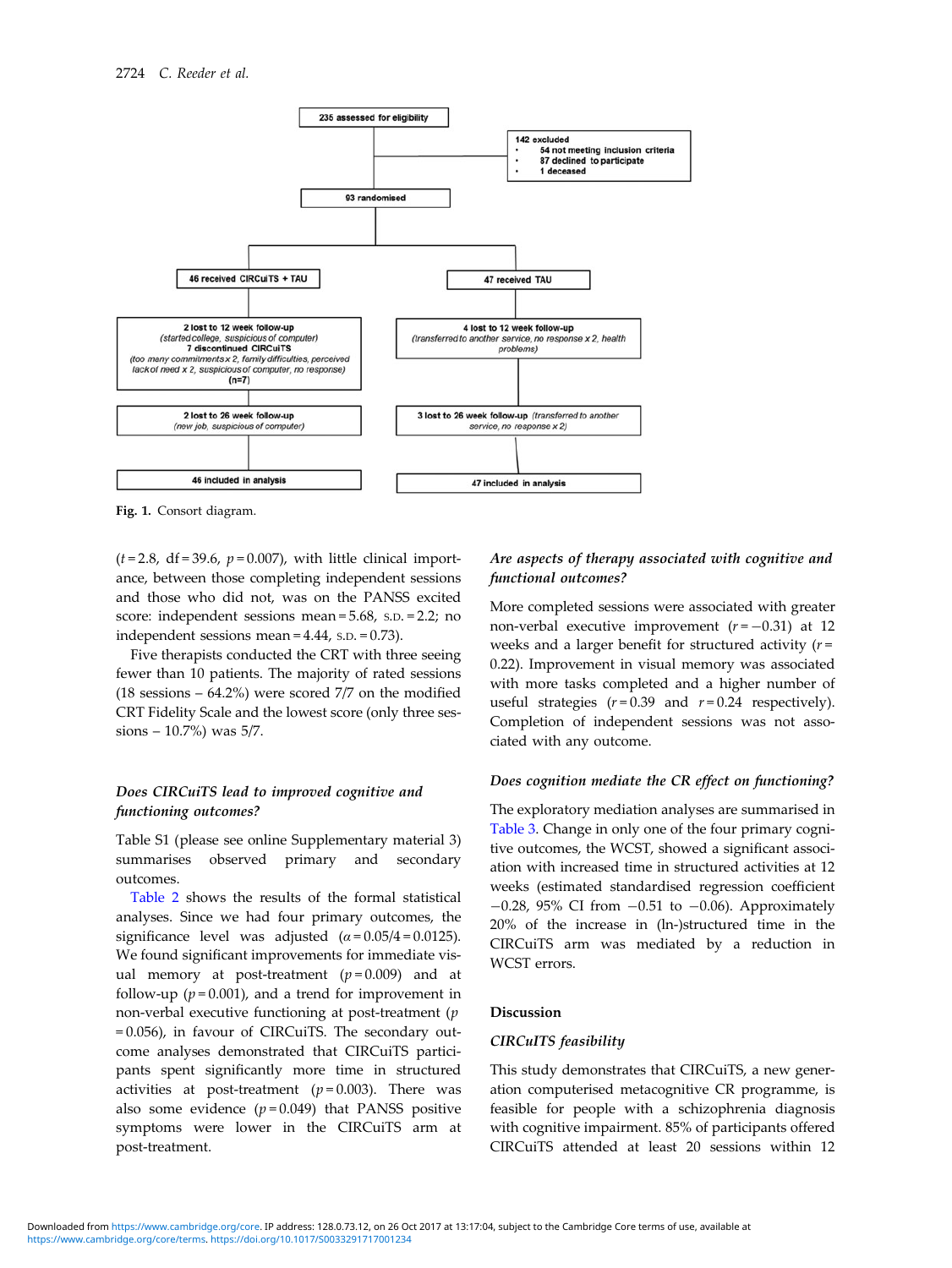## <span id="page-5-0"></span>Table 1. Participant characteristics

| Characteristic                       | Complete sample $(n=93)$<br>mean (S.D.)/frequency (%) | Group receiving<br>CIRCuiTS $(n=46)$ | Group not receiving<br>CIRCuiTS $(n=47)$ |
|--------------------------------------|-------------------------------------------------------|--------------------------------------|------------------------------------------|
| Age                                  | 38.3 years (10.4 years)                               | 38.7 years (10.1 years)              | 37.9 years (10.9 years)                  |
| Gender                               |                                                       |                                      |                                          |
| Women                                | 33 (35.5%)                                            | 14 (30.4%)                           | 19 (40.4%)                               |
| Men                                  | 60 (64.5%)                                            | 32 $(69.6\%)$                        | 28 (59.6%)                               |
| Years in education                   | 13.2 years $(2.5$ years)                              | 13.5 years (2.6 years)               | 13.0 years $(2.4 \text{ years})$         |
| Marital status                       |                                                       |                                      |                                          |
| Single                               | 77 (82.8%)                                            | 39 (84.8%)                           | 38 (80.9%)                               |
| Married                              | $7(7.5\%)$                                            | $3(6.5\%)$                           | $4(8.5\%)$                               |
| Separated/divorced                   | $9(9.7\%)$                                            | $4(8.7\%)$                           | $5(10.6\%)$                              |
| Estimated premorbid IQ               | 93.5 (10.8)                                           | 94.2 (10.5)                          | 92.8 (11.2)                              |
| Current employment                   |                                                       |                                      |                                          |
| Paid or self employment              | $6(6.5\%)$                                            | $3(6.5\%)$                           | $3(6.4\%)$                               |
| Voluntary employment                 | 16 (17.2%)                                            | $6(13.0\%)$                          | $10(21.3\%)$                             |
| Unemployed                           | 58 (62.3%)                                            | 29 (63.0%)                           | 29 (61.7%)                               |
| Student                              | $10(10.8\%)$                                          | $6(13.0\%)$                          | $4(8.5\%)$                               |
| Domestic responsibilities            | $2(2.1\%)$                                            | $1(2.2\%)$                           | $1(2.1\%)$                               |
| Other                                | $1(1.1\%)$                                            | $1(2.2\%)$                           | $0(0.0\%)$                               |
| Current accommodation                |                                                       |                                      |                                          |
| Independent accommodation            | 52 (55.9%)                                            | 23 (50.1%)                           | 29 (61.7%)                               |
| Staffed accommodation                | 24 (25.8%)                                            | 14 (30.4%)                           | $10(21.2\%)$                             |
| Unstaffed group accommodation        | $3(3.2\%)$                                            | $1(2.2\%)$                           | $2(4.3\%)$                               |
| Acute psychiatric ward               | $1(1.1\%)$                                            | $0(0.0\%)$                           | $1(2.1\%)$                               |
| Rehabiliation psychiatric ward       | 13 (14.0%)                                            | 8 (17.4%)                            | $5(10.6\%)$                              |
| Time since first psychiatric contact |                                                       |                                      |                                          |
| Less than 1 year                     | $4(4.3\%)$                                            | $1(2.2\%)$                           | $3(6.4\%)$                               |
| $1-5$ years                          | 16 (17.2%)                                            | 8 (17.4%)                            | $8(17.0\%)$                              |
| 5-10 years                           | $19(20.4\%)$                                          | 4(8.7%)                              | 15 (31.9%)                               |
| More than 10 years                   | 54 (58.1%)                                            | 33 (71.7%)                           | 21 (44.7%)                               |
| Ethnicity                            |                                                       |                                      |                                          |
| White                                | 23 (24.7%)                                            | 13 (28.3%)                           | $10(21.3\%)$                             |
| <b>Black</b>                         | 54 (58.1%)                                            | 25 (54.3%)                           | 29 (61.7%)                               |
| Asian                                | $6(6.5\%)$                                            | $2(4.3\%)$                           | $4(8.5\%)$                               |
| Mixed race                           | $10(10.8\%)$                                          | $6(13.0\%)$                          | $4(8.5\%)$                               |
| <b>PANSS</b>                         |                                                       |                                      |                                          |
| Positive                             | 8.5(4.5)                                              | 8.3 (4.2)                            | 8.7(4.8)                                 |
| Negative                             | 10.8(4.9)                                             | 11.2(5.2)                            | 10.5(4.6)                                |
| Disorganised                         | 8.0(3.0)                                              | 8.1(3.3)                             | 8.0(2.6)                                 |
| Excited                              | 5.3(1.8)                                              | 5.4(2.1)                             | 5.1(1.6)                                 |
| Depressed                            | 6.9(3.2)                                              | 6.9(3.3)                             | 6.8(3.1)                                 |
| Medication                           |                                                       |                                      |                                          |
| Typical anti-psychotics              | $9(9.7\%)$                                            | $4(8.7\%)$                           | $5(10.6\%)$                              |
| Atypical anti-psychotics             | 82 (88.2%)                                            | 42 (91.3%)                           | 43 (91.5%)                               |
| Risperidone                          | 17 (18.3%)                                            | $9(19.6\%)$                          | 8 (17.0%)                                |
| Olanzapine                           | 18 (19.4%)                                            | $9(19.6\%)$                          | $9(19.1\%)$                              |
| Clozapine                            | 30 (32.3%)                                            | 14 (30.4%)                           | 16 (34.0%)                               |
| Chlorpromazine equivalent dosage     | Median 333.3 mg<br>$(0-1920.0$ mg)                    | Median 326.6 mg<br>$(0-1920.0$ mg)   | Median 377.5 mg<br>$(43.8 - 1800.0$ mg)  |

weeks. This adherence rate compares favourably with other CR studies (Wykes et al. [2011\)](#page-10-0), including computerised CR (Murthy et al. [2012\)](#page-9-0). Six of the seven participants with poor adherence stopped attending after only one or two sessions, suggesting that for most participants engagement was achieved very quickly.

The target dose was 40 sessions but the median number for completers was 28. The average attendance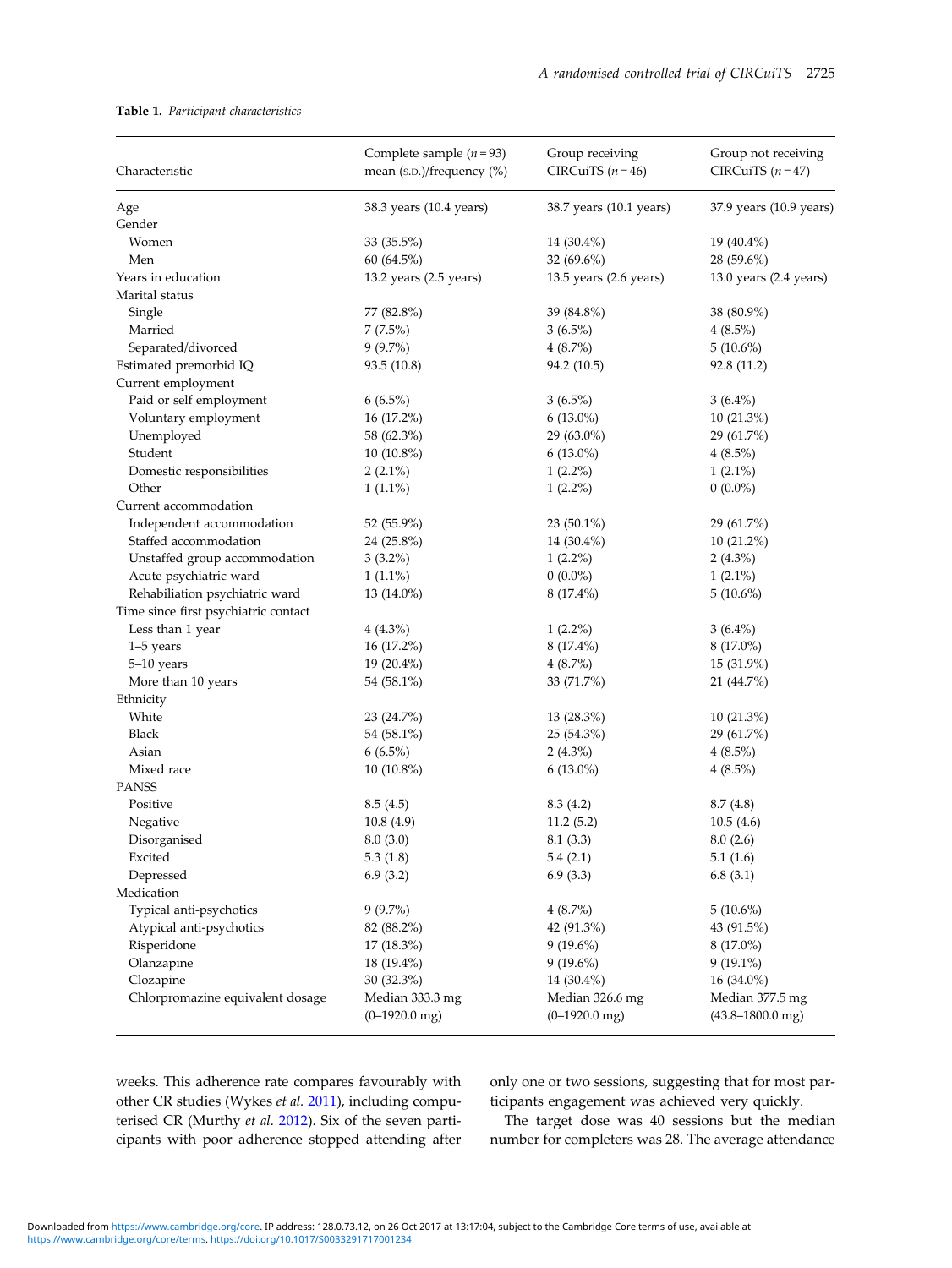#### <span id="page-6-0"></span>Table 2. Estimated treatment group effects at <sup>12</sup> and <sup>26</sup> weeks pos<sup>t</sup> randomisation

|                                                     | 12 weeks                   |                                                              | 26 weeks                   |                                                                       |
|-----------------------------------------------------|----------------------------|--------------------------------------------------------------|----------------------------|-----------------------------------------------------------------------|
| Outcome                                             | z-statistic<br>$(p$ value) | Estimated difference (TAU-CR)<br>[95% CI] Stand. effect size | z-statistic<br>$(p$ value) | Estimated difference (TAU-CR)<br>[95% CI] Stand. effect size          |
| Primary outcomes                                    |                            |                                                              |                            |                                                                       |
| Verbal working memory (Digit<br>span)               | $-1.19$ ( $p = 0.24$ )     | $-0.564$ [ $-1.494$ to 0.366] ES = $-0.16$                   | $-0.99$ ( $p = 0.32$ )     | $-0.474$ [ $-1.417$ to 0.464] ES = $-0.13$                            |
| Visual memory (ROCF)                                | $-2.63$ ( $p = 0.009$ )    | $-2.403$ [ $-4.194$ to $-0.611$ ] ES = $-0.35$               | $-3.46$ ( $p = 0.001$ )    | $-3.166$ [ $-4.957$ to $-1.374$ ] ES = $-0.46$                        |
| Verbal executive function<br>(Hayling)              | $-0.65$ ( $p = 0.52$ )     | $-0.421$ [ $-1.699$ to 0.857] ES = $-0.09$                   | $-0.83$ ( $p = 0.41$ )     | $-0.545$ [ $-1.839$ to 0.749] ES = $-0.12$                            |
| Visual executive function<br>(WCST)                 | 1.91 $(p=0.056)$           | 6.531 [ $-0.176$ to 13.237] ES = 0.36                        | 1.66 $(p = 0.098)$         | 5.713 $[-1.046 \text{ to } 12.473]$ ES = 0.32                         |
| Secondary outcomes                                  |                            |                                                              |                            |                                                                       |
| Time spend in structured<br>activities <sup>a</sup> | $-3.01 (p = 0.003)$        | $0.622^{\text{a}}$ [0.457-0.847] <sup>a</sup> ES = -0.55     | $-0.42$ ( $p = 0.67$ )     | $0.936^{\text{a}}$ [0.687-1.276] <sup>a</sup> ES = -0.08              |
| Positive symptoms <sup>a</sup> (PANSS)              | 1.97 $(p = 0.049)$         | $1.129^{\text{a}}$ [1.001-1.275] <sup>a</sup> ES = 0.24      | $0.26$ ( $p = 0.80$ )      | $1.016^a$ [0.899-1.149] <sup>a</sup> ES = 0.03                        |
| Negative symptoms <sup>a</sup> (PANSS)              | $-0.21$ ( $p = 0.83$ )     | $0.986^{\text{a}}$ [0.870-1.119] <sup>a</sup> ES = -0.03     | $0.47$ ( $p = 0.63$ )      | $1.031a$ [0.908-1.172] <sup>a</sup> ES = 0.08                         |
| Disorganised symptoms <sup>a</sup><br>(PANSS)       | 1.28 $(p=0.20)$            | $1.073^{\text{a}}$ [0.964-1.194] <sup>a</sup> ES = 0.20      | 1.81 $(p=0.07)$            | $1.106^{\circ}$ [0.992–1.233] <sup><math>\circ</math></sup> ES = 0.28 |

<sup>a</sup> Outcome was analysed on the ln-scale due to positive skewness. Unstandardised effect estimates represent multiplicative (factor) effects and need to be compared with the factor value '1' (=no group effect).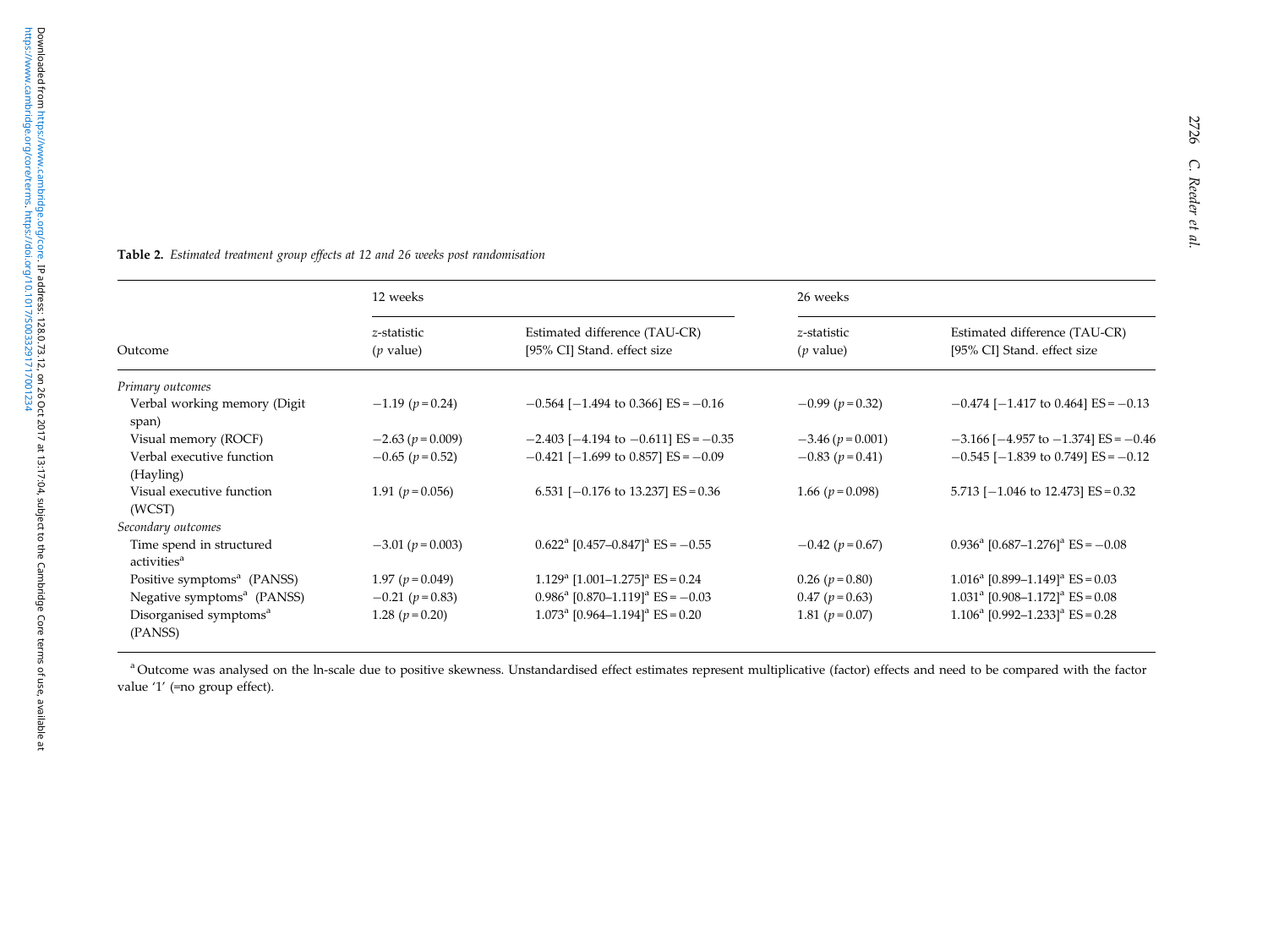<span id="page-7-0"></span>

| Putative mediator                                | Estimated total effect of<br>$(TAU-CR)$ [95% $CI$ ] <sup>a</sup><br>CR on functioning                                                                                                                                                          | mediator (TAU-CR)<br>Estimated effect of CR<br>$[95\%$ CI]<br>5 | baseline s.p.) [95% CI]<br>Estimated effect of<br>functioning (per<br>mediator on | functioning (TAU-CR)<br>Direct (non-mediated)<br>effect of CR on<br>[95% $CI$ ] <sup>a</sup>   | on functioning (TAU-CR) [95%<br>Indirect (mediated) effect of CR<br>$CIb$ ( <i>p</i> value) <sup>c</sup> | % mediated        |
|--------------------------------------------------|------------------------------------------------------------------------------------------------------------------------------------------------------------------------------------------------------------------------------------------------|-----------------------------------------------------------------|-----------------------------------------------------------------------------------|------------------------------------------------------------------------------------------------|----------------------------------------------------------------------------------------------------------|-------------------|
| Verbal working memory                            | $-0.58$ [ $-0.96$ to $-0.21$ ]                                                                                                                                                                                                                 | $-0.18$ $-0.44$ to 0.09]                                        | $-0.11$ $[-0.43$ to 0.20]                                                         | $-0.60$ [ $-0.98$ to $-0.23$ ]                                                                 | $0.02$ [-0.05 to 0.10] ( $p = 0.53$ )                                                                    | n.a. <sup>d</sup> |
| Visual memory (ROCF)<br>(Digit span)             | $-0.58$ $[-0.95$ to $-0.21]$                                                                                                                                                                                                                   | $0.35$ $[-0.61 \text{ to } -0.10]$<br>ĭ                         | $-0.05$ $[-0.38$ to 0.28]                                                         | $-0.60$ [ $-0.99$ to $-0.21$ ]                                                                 | $0.02$ [-0.08 to 0.19] ( $p = 0.76$ )                                                                    | n.a. <sup>d</sup> |
| Verbal executive function                        | $-0.57[-0.94 \text{ to } -0.17]$                                                                                                                                                                                                               | $-0.08$ $[-0.39$ to 0.23]                                       | $0.16[-0.11 to 0.43]$                                                             | $-0.56$ [ $-0.93$ to $-0.18$ ]                                                                 | $-0.01$ [ $-0.16$ to 0.02] ( $p = 0.64$ )                                                                | 2.3%              |
| Visual executive function<br>(Hayling)<br>(WCST) | $-0.53$ $[-0.91$ to $-0.15]$                                                                                                                                                                                                                   | $0.37$ [-0.01 to 0.75]                                          | $-0.28$ [ $-0.51$ to $-0.06$ ]                                                    | $-0.43$ [ $-0.80$ to $-0.05$ ]                                                                 | $-0.11[-0.31 \text{ to } -0.01]$ ( $p = 0.12$ )                                                          | 19.8%             |
| "Sobel test for zero mediation.                  | <sup>6</sup> Confidence interval for direct effect is bias corrected bootstrap interval (using 1000 bootstrap replicates) as recommended in (MacKimon & Valente, 2014).<br><sup>a</sup> Time spend in structured activities was ln-transformed |                                                                 |                                                                                   | and then standardised to express functioning in units of baseline standard deviations (s.p.s). |                                                                                                          |                   |

Table 3. Mediation of CR effects on time spend in structured actioities at 12 weeks by primary cognitive outcomes (n = 87)

Mediation of CR effects on time spend in structured activities at 12 weeks by primary cognitive outcomes (n = 87)

Confidence interval for direct effect is bias corrected bootstrap interval (using 1000 bootstrap replicates) as recommended in (MacKimon & Valente, 2014). Not applicable when the direct and indirect CR effect point in different directions. Not applicable when the direct and indirect CR effect point in different directions Sobel test for zero mediation.

of approximately two sessions per week is consistent with attendance rates in our previous trials, which have generally used extended time periods to achieve a higher dose (Wykes et al. [2007\)](#page-10-0). One meta-analysis of CR (McGurk et al. [2007](#page-9-0)) reported a mean intensity of 2 hours per week, and this remains a common regime in CR trials (Bowie et al. [2012](#page-9-0); Drake et al. [2014\)](#page-9-0). The persistence of a two session per week norm, despite the emphasis on massed practice in CR programmes, may reflect the clinical reality that motivating people with schizophrenia [known to often have motivational impairments (Cella et al. [2014](#page-9-0))], to attend more than twice a week is challenging.

# Does CIRCuiTS lead to improved cognitive and functional outcomes?

Both post-therapy and at 3 month follow-up the CIRCuiTS group showed significantly greater improvement in immediate visual memory. This is encouraging in light of findings of deterioration in visual-spatial/constructional skills over 3 years in a sample of people with chronic schizophrenia (Dickerson et al. [2014\)](#page-9-0): CIRCuiTS may protect against cognitive decline. There was also a trend ( $p = 0.056$ ) for greater improvement in WCST scores following CIRCuiTS, which may be important since this was the main cognitive driver of functioning improvement.

Changes in other cognitive outcomes were not significantly different between groups. We have noted that the mean number of sessions was lower than intended and consequently may have been insufficient for consistent cognitive improvements. In fact, greater WCST and social functioning improvements at post-treatment were associated with doing more therapy sessions. The main theoretical change mechanism for CIRCuiTS, in addition to massed practice, is via the development of metacognitive knowledge and metacognitive regulation, including the use of strategies for a more systematic and organised approach to tasks. Greater improvement in immediate visual memory was predicted by a higher mean number of tasks carried out within sessions and a higher mean number of strategies rated as helpful by patients. This is consistent with massed practice and strategy use being the chief mechanisms of cognitive change. However, note that our study only estimates associations with aspects of therapy, which are not necessarily causal.

A more strategic approach is likely to entail a considerable shift in the way in which tasks are undertaken, and this may lead to an initial deterioration in performance (Harvey et al. [2009](#page-9-0)). The two cognitive tasks, which did not show improvement require immediate, rapid responses, and so would not have been likely to benefit from an increase in strategic thinking,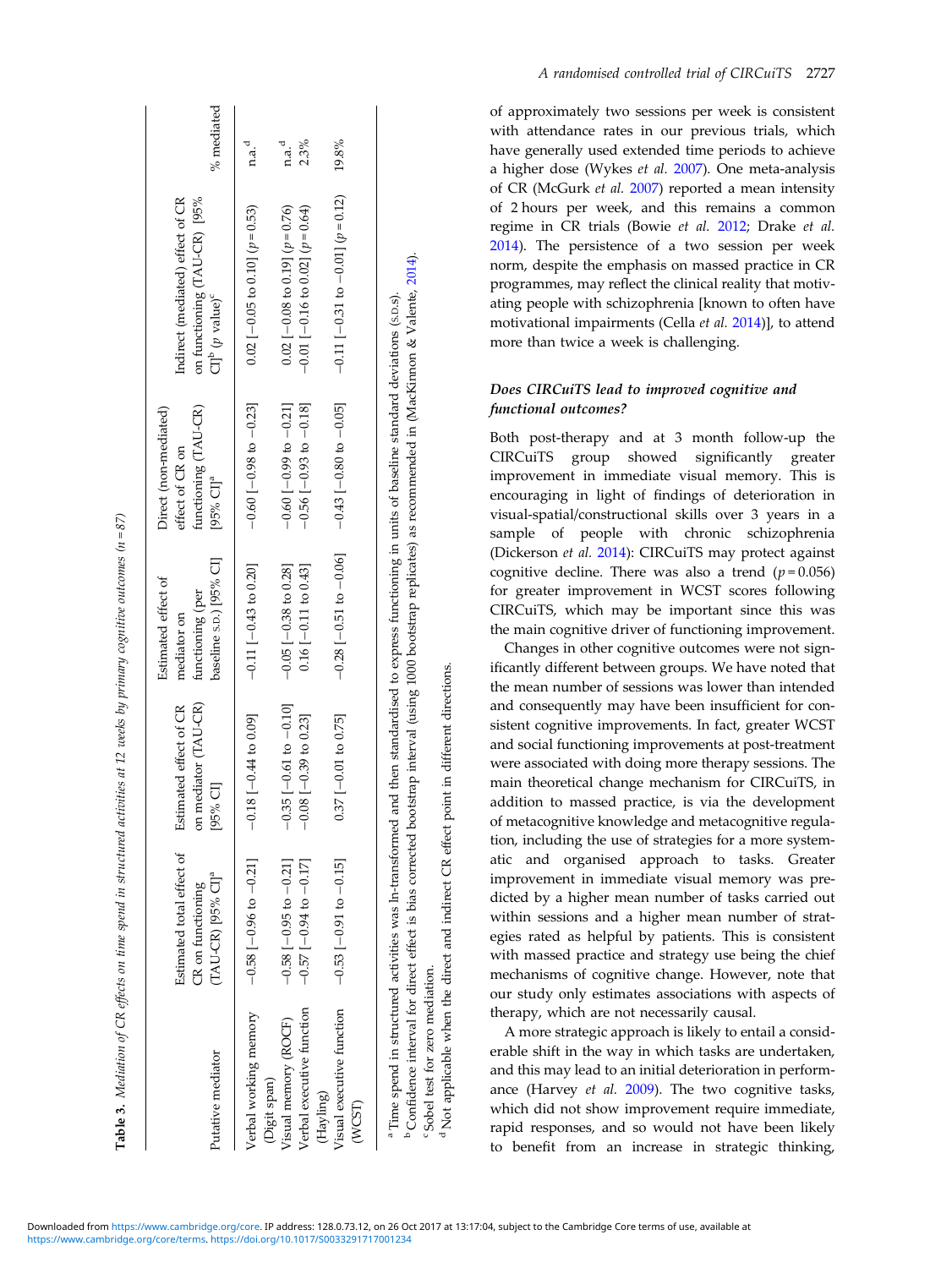which may take more time. However, better strategy use does appear to underpin more efficient executive and memory performance in schizophrenia in both the WCST (Choi & Kurtz, [2009\)](#page-9-0) and the ROCF (Landgraf et al. [2011\)](#page-9-0), consistent with the cognitive improvements in this study.

To assess functional changes, we used a Time Use Survey measure in an attempt to capture the wide range of changes (from gaining paid employment to beginning to meet with a relative once or twice a week) that may be meaningful within a sample of people with a schizophrenia diagnosis. CIRCuiTS led to improved community functioning post-therapy by increasing the hours spent in structured activity, although this was not sustained at follow-up. This presumably reflects the constraints of offering therapy within a research context. For many people, sustained improvement and recovery requires maintained support. This is consistent with findings that CR is most beneficial when offered in the context of an adjunctive rehabilitation programme (Wykes et al. [2011](#page-10-0)).

## Does cognition mediate improvements in functioning?

Only improved executive functioning was associated with benefits for functioning: this finding is well-supported in the literature (Reeder et al. [2006,](#page-9-0) [2014](#page-9-0); Eack et al. [2009;](#page-9-0) Wykes et al. [2012\)](#page-10-0) and is consistent with the metacognitive model, which underpins CIRCuiTS (Wykes & Reeder, [2005\)](#page-10-0). Executive functions are likely to be important CR targets to achieve functional change. However, note that we cannot establish causality at this stage. Our mediation models were exploratory in nature and make a number of assumptions; including that there are no further hidden confounders of the cognition-functioning relationship and that measurement error in cognitive variables is negligible.

### Study limitations

Despite being one of the largest CR trials to date, our final sample size might have been too low to identify moderate effects at the 5% significance level taking into account our multiple outcome comparisons. Consequently, we may have failed to detect some effects of CIRCuiTS.

We did not include an active control condition: a lack of agreement regarding what constitutes specific v. non-specific effects of CR, combined with evidence that active computerised CR controls may not be effective (Gomar et al. [2015\)](#page-9-0), made it difficult to justify public funding support for an additional control treatment arm.

# Conclusions

CIRCuiTS, a new generation computerised CR programme, is feasible to deliver both with therapist-led and independent sessions. It led to improved performance in immediate visual memory which relies on executive organisational skills for effective encoding, and this improvement was maintained at 3-month follow-up. It also resulted in increased structured activity posttherapy. A large-scale effectiveness trial is warranted.

## Supplementary material

The supplementary material for this article can be found at <https://doi.org/10.1017/S0033291717001234>.

#### Acknowledgements

Professor Til Wykes and Dr Clare Reeder jointly own the IP for CIRCuiTS along with King's College London. CIRCuiTS therapists were Fiona Ram, Diane Agoro, India Webb, Natalia Ghirasim, Dimitrios Kontis and Polly Crawford. The assessments were conducted by Sasha Whaley, Evelina Medin, Sarah Swan, Gareth Drake, Nina Grant, Mary Jo Doyle and Clementine Edwards. This work was supported by a Research for Patient Benefit grant from the National Institute of Health Research, UK (grant reference number: PB-PG-0807-14002). Sabine Landau and Til Wykes receive salary support from the National Institute for Health Research (NIHR) (Mental Health Biomedical Research Centre) at the South London and Maudsley NHS Foundation Trust and King's College London. Til Wykes also receives support from her NIHR Senior Investigator award. The views expressed are those of the authors and not necessarily those of the NHS, the NIHR or the Department of Health.

Trial Registration: ISRCTN55488371 ([http://www.](http://www.isrctn.com/ISRCTN55488371) [isrctn.com/ISRCTN55488371\)](http://www.isrctn.com/ISRCTN55488371).

#### Declaration of Interest

Professor Til Wykes and Dr Clare Reeder jointly own the IP for CIRCuiTS along with King's College London.

# Ethical standards

The authors assert that all procedures contributing to this work comply with the ethical standards of the relevant national and institutional committees on human experimentation and with the Helsinki Declaration of 1975, as revised in 2008.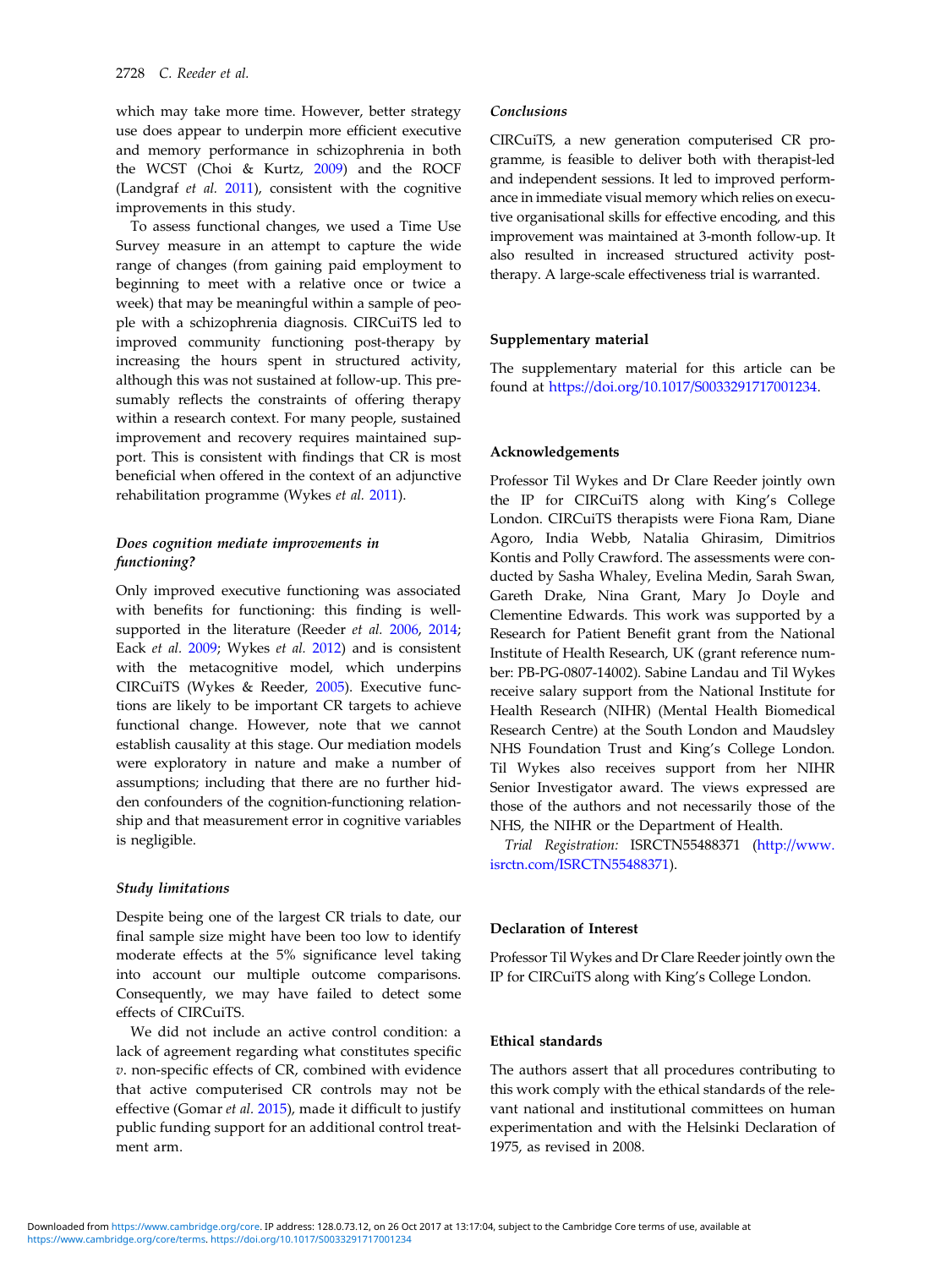# <span id="page-9-0"></span>References

Baron RM, Kenny DA (1986). The moderator mediator variable distinction in social psychological-research – Conceptual, strategic, and statistical considerations. Journal of Personality and Social Psychology 51, 1173–1182.

Bowie CR, McGurk SR, Mausbach B, Patterson TL, Harvey PD (2012). Combined cognitive remediation and functional skills training for schizophrenia: effects on cognition, functional competence, and real-world behavior. American Journal of Psychiatry 169, 710–718.

Burgess P, Shallice T (1997). The Hayling and Brixton Tests. Thames Valley Test Company/Pearson Assessment: Bury St. Edmunds, UK.

Cella M, Bishara AJ, Medin E, Swan S, Reeder C, Wykes T (2014). Identifying cognitive remediation change through computational modelling – effects on reinforcement learning in schizophrenia. Schizophrenia Bulletin 40, 1422– 1432.

Choi J, Kurtz MM (2009). A comparison of remediation techniques on the Wisconsin Card Sorting Test in schizophrenia. Schizophrenia Research 107, 76–82.

CREW (2012). Definition of Cognitive Remediation. Cognitive Remediation Expert Working Group: Florence, Italy.

Dickerson F, Schroeder J, Stallings C, Origoni A, Katsafanas E, Schwienfurth LAB, Savage CLG, Khushalani S, Yolken R (2014). A longitudinal study of cognitive functioning in schizophrenia: clinical and biological predictors. Schizophrenia Research 156, 248–253.

Drake RJ, Day CJ, Picucci R, Warburton J, Larkin W, Husain N, Reeder C, Wykes T, Marshall M (2014). A naturalistic, randomized, controlled trial combining cognitive remediation with cognitive-behavioural therapy after first-episode non-affective psychosis. Psychological Medicine 44, 1889–1899.

Eack SM, Greenwald DP, Hogarty SS, Cooley SJ, DiBarry AL, Montrose DM, Keshavan MS (2009). Cognitive enhancement therapy for early-course schizophrenia: effects of a two-year randomized controlled trial. Psychiatric Services 60, 1468–1476.

Flavell JH (1979). Metacognition and cognitive monitoring: a new area of cognitive -developmental inquiry. American Psychologist 34, 906–911.

Gomar JJ, Valls E, Radua J, Mareca C, Tristany J, Del Olmo F, Rebolleda-Gil C, Janez-Alvarez M, de Alvaro FJ, Ovejero MR, Llorente A, Teixido C, Donaire AM, Garcia-Laredo E, Lazcanoiturburu A, Granell L, Mozo CP, Perez-Hernandez M, Moreno-Alcazar A, Pomarol-Clotet E, McKenna PJ, Cognitive Rehabilitation Study G (2015). A multisite, randomized controlled clinical trial of computerized cognitive remediation therapy for schizophrenia. Schizophrenia Bulletin 41, 1387–1396.

Green MF, Kern RS, Braff DL, Mintz J (2000). Neurocognitive deficits and functional outcome in schizophrenia: are we measuring the 'right stuff'? Schizophrenia Bulletin 26, 119–136.

Harvey KE, Galletly CA, Field C, Proeve M (2009). The effects of verbalisation on cognitive performance in schizophrenia: a pilot study using tasks from the Delis Kaplan Executive Function System. Neuropsychological Rehabilitation 19, 733–741.

- Heaton R, Chelune G, Talley J, Kay G, Curtiss G (1993). Wisconsin Card Sorting Test Manual, Revised and Expanded. P. Resources: Odessa.
- Kay SR, Fiszbein A, Opler LA (1987). The positive and negative syndrome scale (panss) for schizophrenia. Schizophrenia Bulletin 13, 261–276.

Krabbendam L, Aleman A (2003). Cognitive rehabilitation in schizophrenia: a quantitative analysis of controlled studies. Psychopharmacology 169, 376–382.

Landgraf S, Amado I, Brucks M, Krueger F, Krebs M-O, Van der Meer E (2011). Inflexible information acquisition strategies mediate visuo-spatial reasoning in stabilized schizophrenia patients. World Journal of Biological Psychiatry 12, 608–619.

MacKinnon DP, Valente MJ (2014). Mediation from multilevel to structural equation modeling. Annals of Nutrition and Metabolism 65, 198–204.

McGurk SR, Twamley EW, Sitzer DI, McHugo GJ, Mueser KT (2007). A meta-analysis of cognitive remediation in schizophrenia. American Journal of Psychiatry 164, 1791–1802.

Murthy NV, Mahncke H, Wexler BE, Maruff P, Inamdar A, Zucchetto M, Lund J, Shabbir S, Shergill S, Keshavan M, Kapur S, Laruelle M, Alexander R (2012). Computerized cognitive remediation training for schizophrenia: an open label, multi-site, multinational methodology study. Schizophrenia Research 139, 87–91.

Osterreith PA (1944). Filetest de copie d'une figure complex: contribution a l'etude de la perception et de la memoire. Archives de Psychologie 30, 286–356.

Reeder C, Harris V, Pickles A, Patel A, Cella M, Wykes T (2014). Does change in cognitive function predict change in costs of care for people with a schizophrenia diagnosis following cognitive remediation therapy? Schizophrenia Bulletin 40, 1472–1481.

Reeder C, Pile V, Watson A, Crawford P, Huddy V, Cella M, Rose D, Callard F, Wykes T (2015). The feasibility and acceptability to service users of CIRCuiTS – computerised interactive remediation of cognition – a training for schizophrenia. Behavioural and Cognitive Psychotherapy Bulletin 44, 288–305.

Reeder C, Smedley N, Butt K, Bogner D, Wykes T (2006). Cognitive predictors of social functioning improvements following cognitive remediation for schizophrenia. Schizophrenia Bulletin 32, S123–S131.

Reeder C, Wykes T (2010). Cognitive Interaction Remediation of Cognition – a Training for Schizophrenia (CIRCuiTS). King's College London: UK.

Rey A (1941). L'examen psychologique dans les cas d'encephalopathie traumatique (Les problems.). Archives de Psychologie 28, 215–285.

Short S (2006). Review of the UK 2000 Time Use Survey. O. f. N. Statistics: London, UK.

SIGN (2013). A national clinical guideline: Health Care Improvement.

Silverstein A (1982). Two- and four-subtest short forms of the Wechsler adult intelligence scale-revised. Journal of Consulting and Clinical Psychology 50, 415–418.